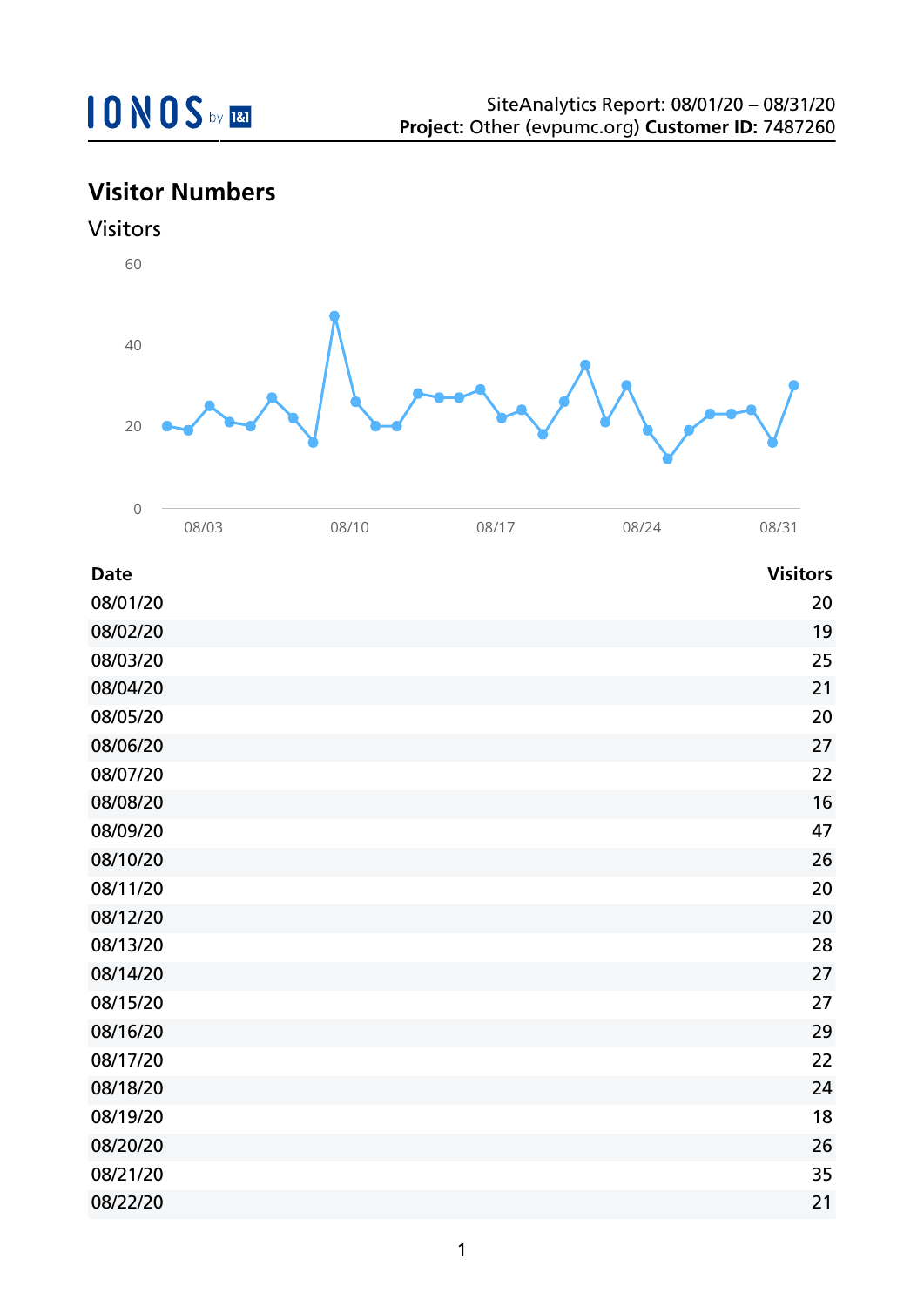| <b>Date</b>  | <b>Visitors</b> |
|--------------|-----------------|
| 08/23/20     | 30              |
| 08/24/20     | 19              |
| 08/25/20     | 12              |
| 08/26/20     | 19              |
| 08/27/20     | 23              |
| 08/28/20     | 23              |
| 08/29/20     | 24              |
| 08/30/20     | 16              |
| 08/31/20     | 30              |
| <b>Total</b> | 736             |

## Sessions



| -<br>∼ |       |              |                     |      |      |
|--------|-------|--------------|---------------------|------|------|
|        | 08/03 | J8/1<br>نا ' | $08/1$ <sup>-</sup> | 787. | 08/3 |

| <b>Date</b> | <b>Sessions</b> |
|-------------|-----------------|
| 08/01/20    | 22              |
| 08/02/20    | 20              |
| 08/03/20    | 27              |
| 08/04/20    | 23              |
| 08/05/20    | 22              |
| 08/06/20    | 29              |
| 08/07/20    | 24              |
| 08/08/20    | 16              |
| 08/09/20    | 48              |
| 08/10/20    | 27              |
| 08/11/20    | 21              |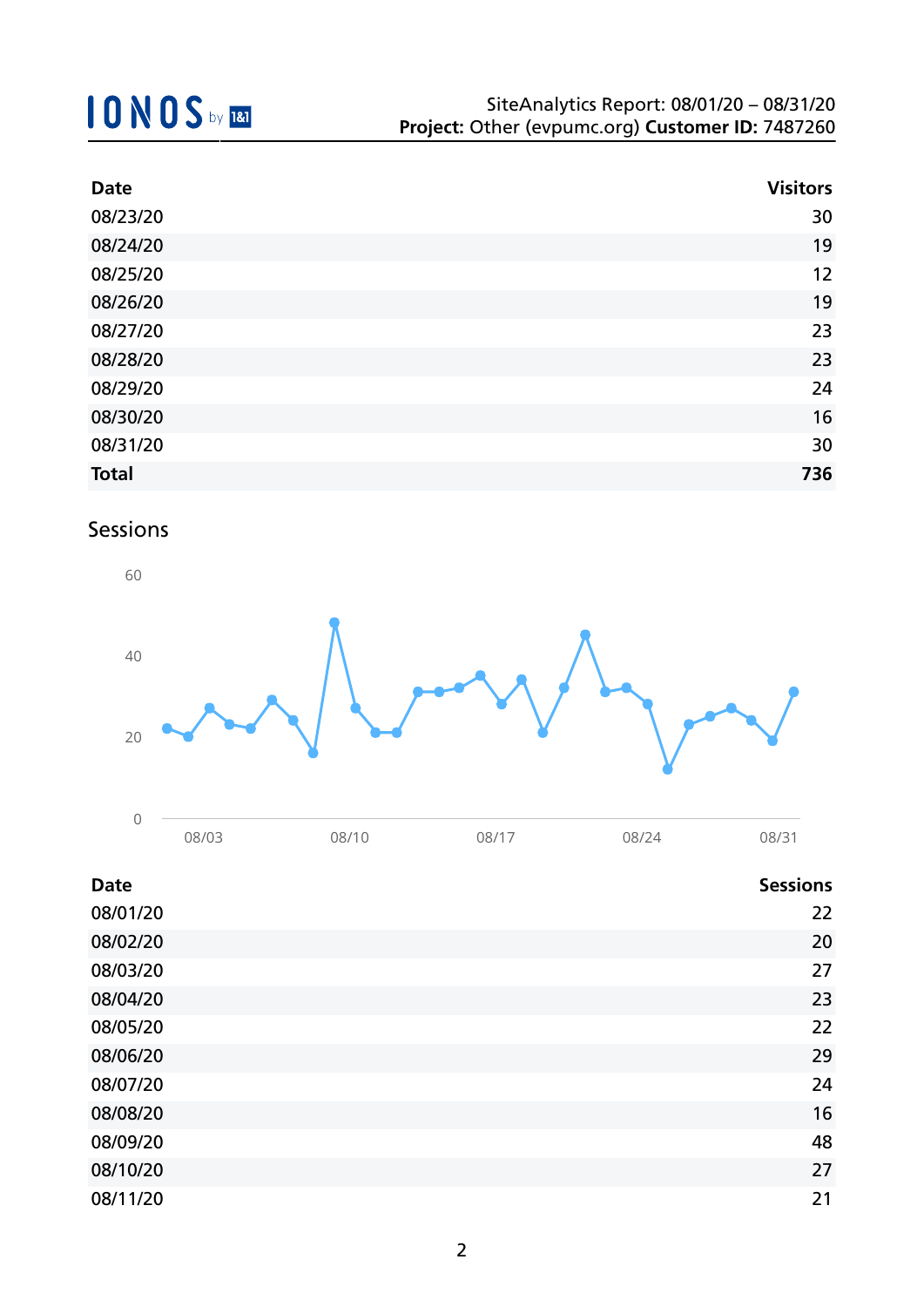| <b>Date</b>  | <b>Sessions</b> |
|--------------|-----------------|
| 08/12/20     | 21              |
| 08/13/20     | 31              |
| 08/14/20     | 31              |
| 08/15/20     | 32              |
| 08/16/20     | 35              |
| 08/17/20     | 28              |
| 08/18/20     | 34              |
| 08/19/20     | 21              |
| 08/20/20     | 32              |
| 08/21/20     | 45              |
| 08/22/20     | 31              |
| 08/23/20     | 32              |
| 08/24/20     | 28              |
| 08/25/20     | 12              |
| 08/26/20     | 23              |
| 08/27/20     | 25              |
| 08/28/20     | 27              |
| 08/29/20     | 24              |
| 08/30/20     | 19              |
| 08/31/20     | 31              |
| <b>Total</b> | 841             |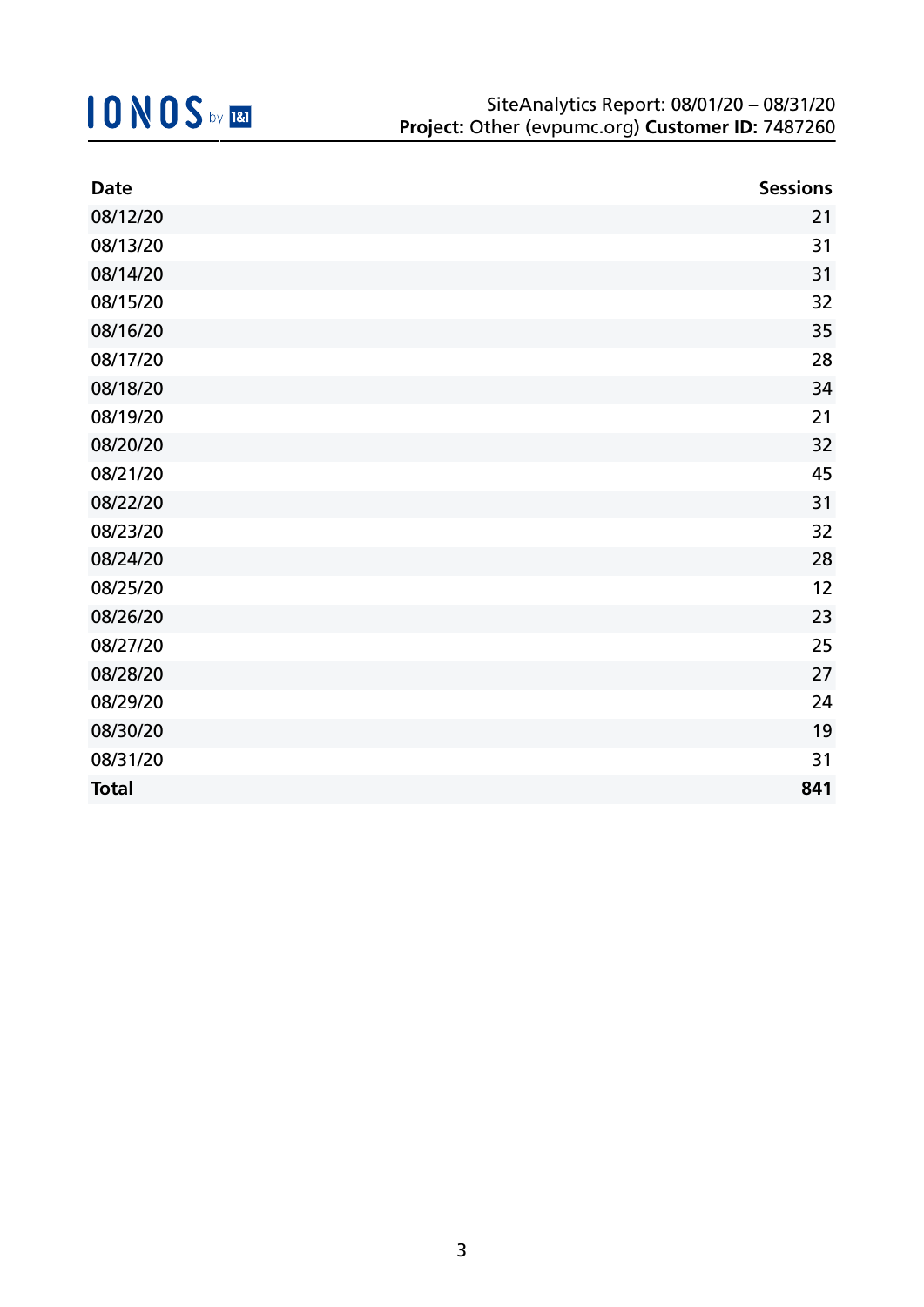### Search Engine Robots



| <b>Search Engine Robots</b> | <b>Sessions</b> | Percentage |
|-----------------------------|-----------------|------------|
| SemrushBot                  | 221             | 26.03%     |
| AhrefsBot                   | 183             | 21.55%     |
| bingbot/2.0                 | 94              | 11.07%     |
| Crawler4j                   | 57              | 6.71%      |
| <b>SEOkicks</b>             | 46              | 5.42%      |
| Googlebot/2.1               | 45              | 5.30%      |
| MJ12bot/v1.4.8              | 39              | 4.59%      |
| Sogou web spider/4.0        | 33              | 3.89%      |
| YandexBot/3.0               | 32              | 3.77%      |
| MegaIndex.ru/2.0            | 27              | 3.18%      |
| 360Spider                   | 18              | 2.12%      |
| Baiduspider/2.0             | 15              | 1.77%      |
| SeznamBot/3.2               | 12              | 1.41%      |
| Mail.RU_Bot/2.0             | 10              | 1.18%      |
| DuckDuckGo-Favicons-Bot/1.0 | $\overline{7}$  | 0.82%      |
| WikiDo/1.1                  | 5               | 0.59%      |
| AdsBot-Google               | 1               | 0.12%      |
| CATExplorador/1.0beta       | 1               | 0.12%      |
| Daum/4.1                    | 1               | 0.12%      |
| Mail.RU_Bot/Robots/2.0      | 1               | 0.12%      |
| Photon/1.0                  | 1               | 0.12%      |
| <b>Total</b>                | 849             | 100.00%    |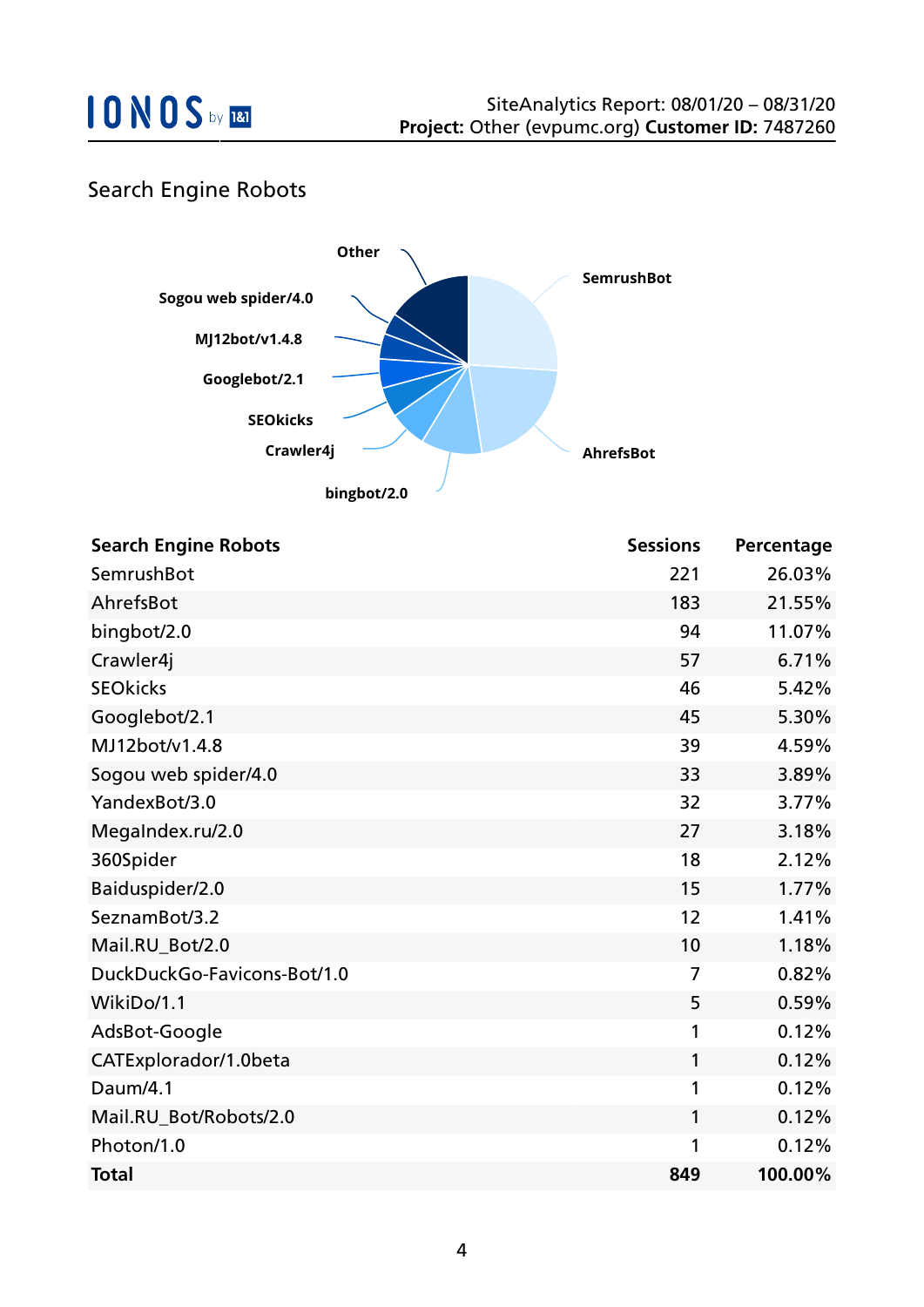

## **Page Analysis** Most Frequently Visited Pages



| <b>Pages</b>             | <b>Sessions</b> | Percentage |
|--------------------------|-----------------|------------|
| /Default.htm             | 728             | 29.00%     |
| <b>NideoServices.htm</b> | 106             | 4.22%      |
| /Elim.htm                | 89              | 3.55%      |
| /Announce.htm            | 87              | 3.47%      |
| /info.htm                | 85              | 3.39%      |
| /Offerings.htm           | 84              | 3.35%      |
| /NewsLetterIdx.htm       | 82              | 3.27%      |
| /Calendar.htm            | 78              | 3.11%      |
| /Sermons.htm             | 78              | 3.11%      |
| Nideo.htm                | 77              | 3.07%      |
| /Stats.htm               | 76              | 3.03%      |
| /St_Johns.htm            | 72              | 2.87%      |
| <b>Morship.htm</b>       | 72              | 2.87%      |
| /M-Statement.htm         | 71              | 2.83%      |
| /Believe.htm             | 70              | 2.79%      |
| /web_links.htm           | 69              | 2.75%      |
| /St_Johns-HISTORY.htm    | 61              | 2.43%      |
| /Elim-HISTORY.htm        | 59              | 2.35%      |
| /missions.htm            | 59              | 2.35%      |
| /CalendarOld.htm         | 57              | 2.27%      |
| /Elim_M-Statement.htm    | 55              | 2.19%      |
| /StJohns_M-Statement.htm | 53              | 2.11%      |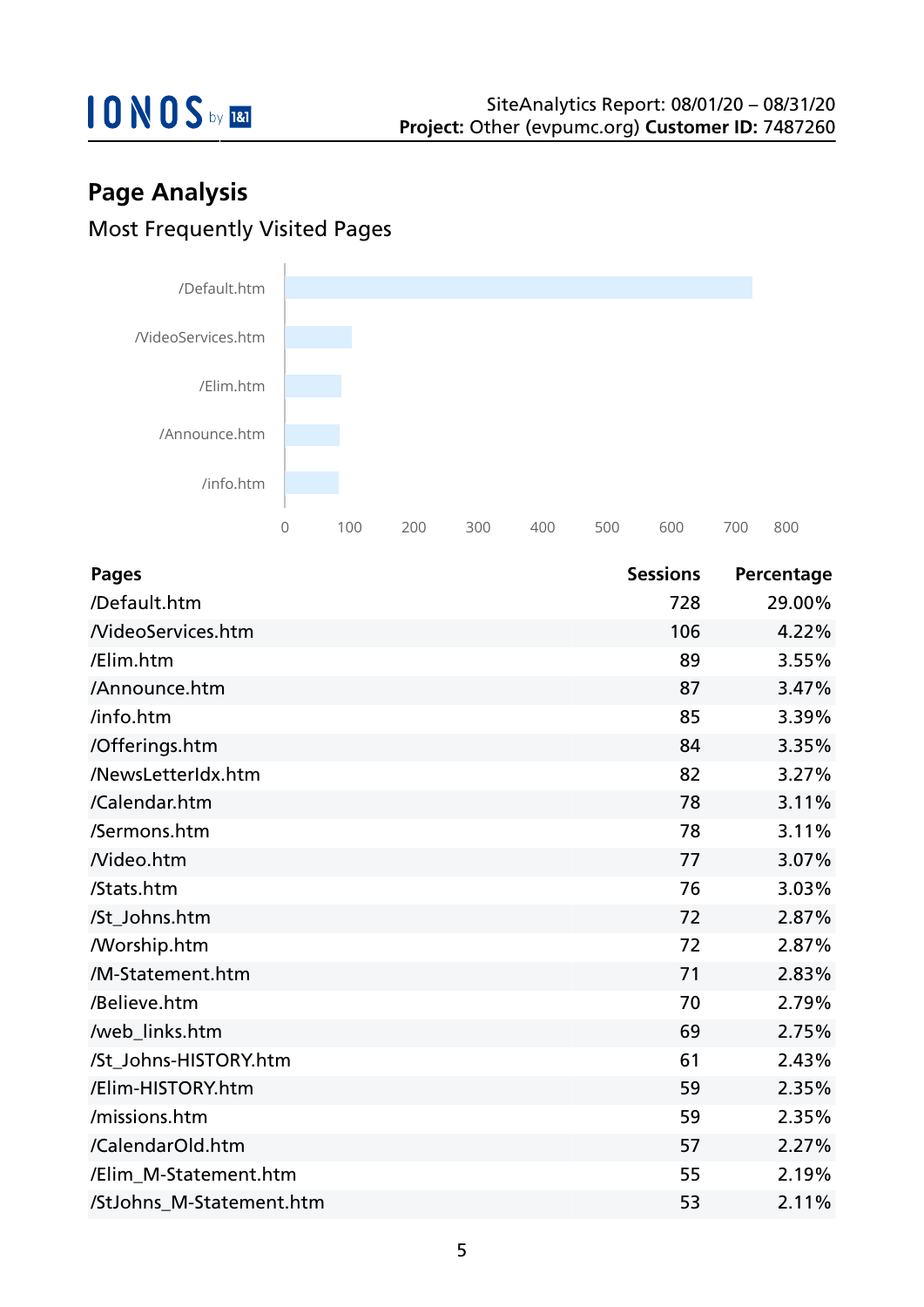| <b>Pages</b>          | <b>Sessions</b> | Percentage |
|-----------------------|-----------------|------------|
| /valley_views0813.htm | 53              | 2.11%      |
| /valley_views0913.htm | 53              | 2.11%      |
| /valley_views1113.htm | 53              | 2.11%      |
| /valley_views1013.htm | 52              | 2.07%      |
| /Ann-old.htm          | 12              | 0.48%      |
| /Bulletins.htm        | $\overline{7}$  | 0.28%      |
| /Bulletins-old.htm    | 6               | 0.24%      |
| /PastorsSermons.htm   | 6               | 0.24%      |
| <b>Total</b>          | 2,510           | 100.00%    |

## Keywords



### **Keywords Sessions**

semalt.com and the semaling of the semaling of the semaling of the semaling of the semaling of the semaling of the semaling of the semaling of the semaling of the semaling of the semaling of the semaling of the semaling of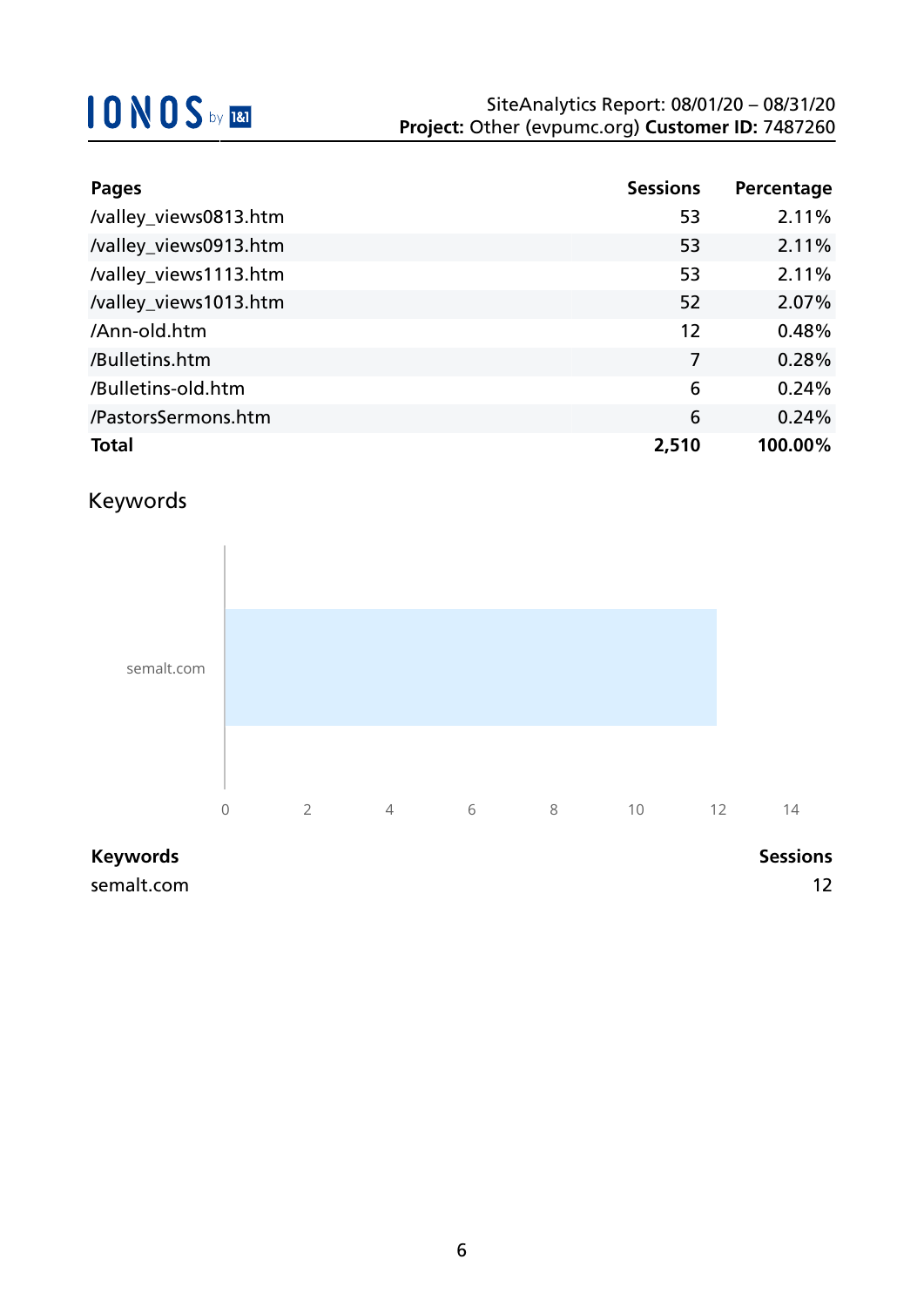## Referring Pages



| <b>Pages</b>                                                                                      | <b>Sessions</b> |
|---------------------------------------------------------------------------------------------------|-----------------|
| http://anti-crisis-seo.com                                                                        | 61              |
| https://www.google.com/                                                                           | 32              |
| http://www.google.com/url                                                                         | 31              |
| http://google.com/search                                                                          | 12              |
| http://www.google.com/                                                                            | 11              |
| http://www.sogou.com/web                                                                          | 5               |
| http://flalib.org                                                                                 | 4               |
| evpumc.org                                                                                        | $\overline{2}$  |
| https://www.google.com                                                                            | $\overline{2}$  |
| android-app://com.google.android.googlequicksearchbox/                                            | 1               |
| http://baidu.com/                                                                                 | 1               |
| http://www.kennethblog.top/blog/9486743/get-more-blog-traffic-now                                 | 1               |
| http://www.marlongray.top/blog/9486743/quick-tricks-to-drive-traffic-<br>to-your-blog-in-minutes/ | 1               |
| https://duckduckgo.com/                                                                           | 1               |
| https://google.com                                                                                | 1               |
| https://l.facebook.com/                                                                           | 1               |
| https://www.google.ru/                                                                            | 1               |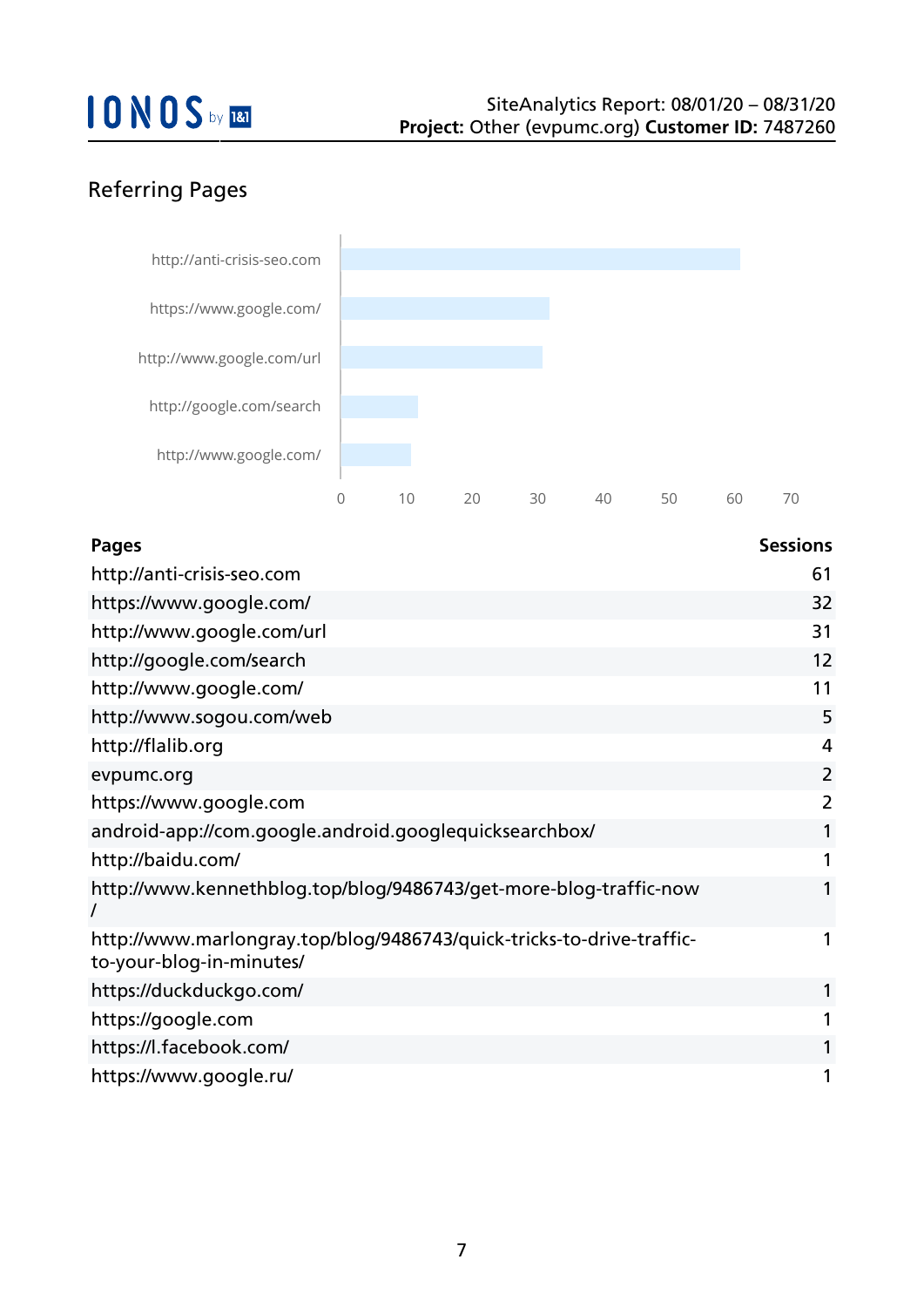

## **Browsers & Systems**

Browsers



| <b>Browsers</b>                  | <b>Sessions</b> | Percentage |
|----------------------------------|-----------------|------------|
| Safari mobile                    | 256             | 30.44%     |
| Chrome                           | 246             | 29.25%     |
| <b>Chrome Mobile</b>             | 73              | 8.68%      |
| IE                               | 45              | 5.35%      |
| Firefox                          | 43              | 5.11%      |
| Python-requests                  | 29              | 3.45%      |
| Safari                           | 25              | 2.97%      |
| Opera                            | 5               | 0.59%      |
| Go http package                  | 4               | 0.48%      |
| Apache-HttpClient                | 3               | 0.36%      |
| Microsoft Edge                   | 3               | 0.36%      |
| <b>Mobile Samsung Browser</b>    | $\overline{2}$  | 0.24%      |
| <b>Android HttpURLConnection</b> | 1               | 0.12%      |
| Android browser                  | 1               | 0.12%      |
| Google App                       | 1               | 0.12%      |
| Kinza                            | 1               | 0.12%      |
| OkHttp                           | 1               | 0.12%      |
| Yandex.Browser                   | 1               | 0.12%      |
| <b>CURL</b>                      | 1               | 0.12%      |
| Could not be identified          | 100             | 11.89%     |
| <b>Total</b>                     | 841             | 100.00%    |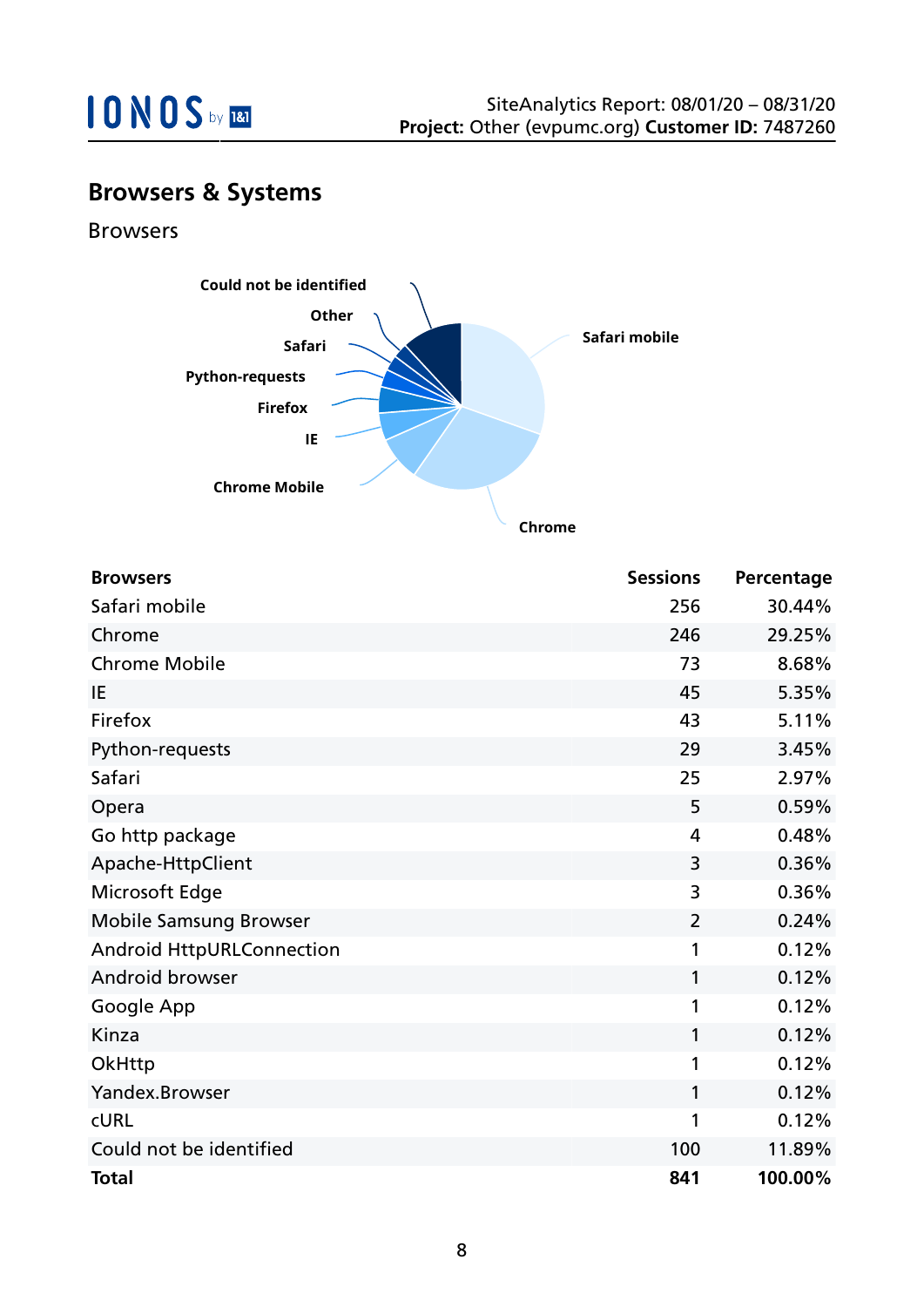

## Operating Systems



| <b>Operating Systems</b> | <b>Sessions</b> | Percentage |
|--------------------------|-----------------|------------|
| Android                  | 323             | 38.41%     |
| <b>Windows</b>           | 315             | 37.46%     |
| OS X                     | 46              | 5.47%      |
| Linux                    | 38              | 4.52%      |
| macOS                    | 14              | 1.66%      |
| iOS                      | 13              | 1.55%      |
| <b>JVM</b>               | 3               | 0.36%      |
| Could not be identified  | 89              | 10.58%     |
| <b>Total</b>             | 841             | 100.00%    |

## **Visitor Locations**

| Countries            |                 |            |
|----------------------|-----------------|------------|
| <b>Countries</b>     | <b>Sessions</b> | Percentage |
| <b>United States</b> | 356             | 42.33%     |
| Nigeria              | 153             | 18.19%     |
| Singapore            | 98              | 11.65%     |
| China                | 28              | 3.33%      |
| France               | 20              | 2.38%      |
| India                | 20              | 2.38%      |
| Romania              | 20              | 2.38%      |
| Canada               | 17              | 2.02%      |
| Russia               | 12              | 1.43%      |
| Indonesia            | 11              | 1.31%      |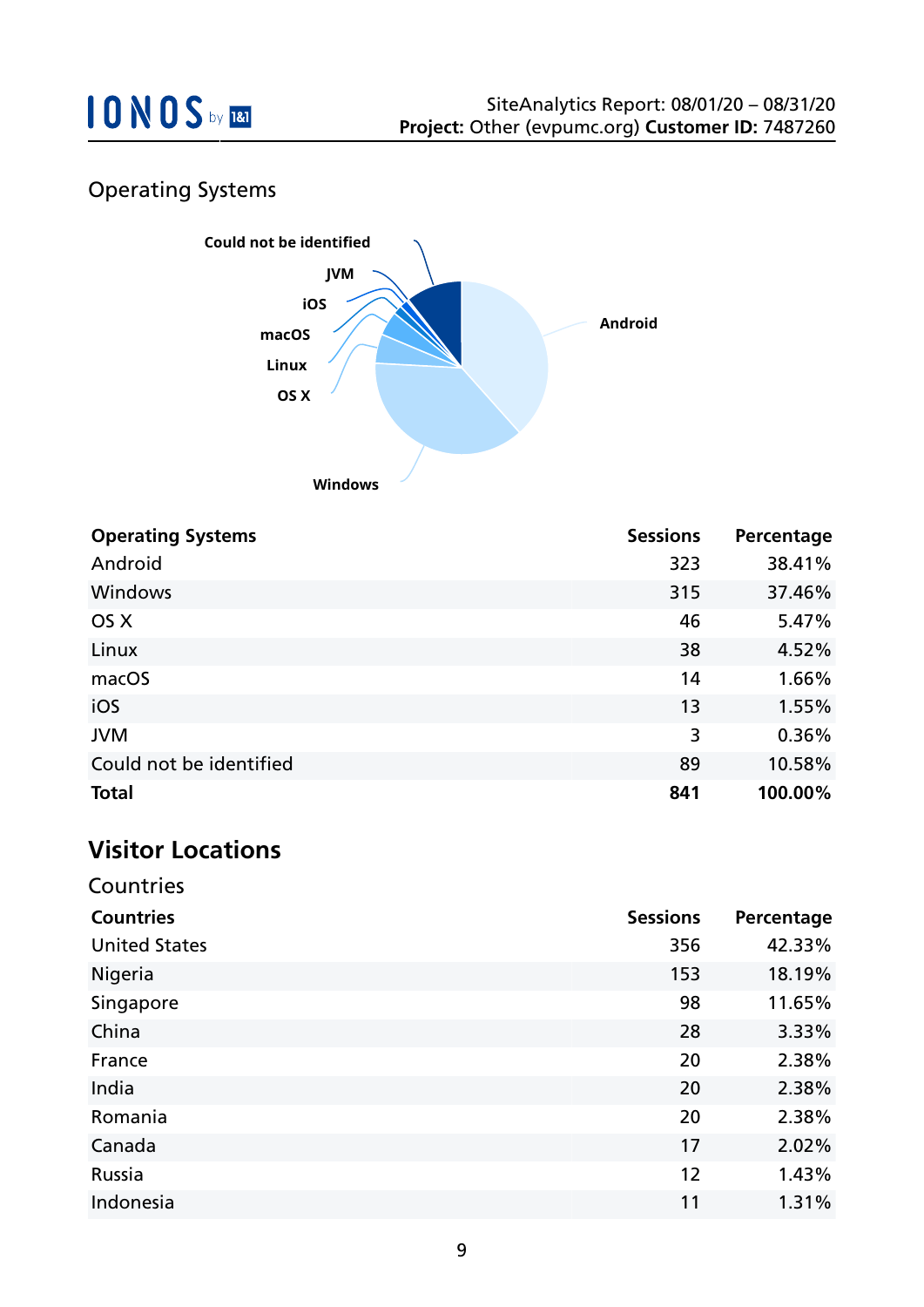| <b>Countries</b>            | <b>Sessions</b> | Percentage |
|-----------------------------|-----------------|------------|
| Germany                     | 10              | 1.19%      |
| <b>United Kingdom</b>       | 9               | 1.07%      |
| Ukraine                     | 9               | 1.07%      |
| Vietnam                     | 9               | 1.07%      |
| Netherlands                 | 8               | 0.95%      |
| <b>Brazil</b>               | $\overline{7}$  | 0.83%      |
| Turkey                      | 7               | 0.83%      |
| Thailand                    | 6               | 0.71%      |
| Argentina                   | 4               | 0.48%      |
| <b>Mexico</b>               | 4               | 0.48%      |
| Sweden                      | 4               | 0.48%      |
| Ireland                     | 3               | 0.36%      |
| Pakistan                    | 3               | 0.36%      |
| <b>United Arab Emirates</b> | $\overline{2}$  | 0.24%      |
| Australia                   | $\overline{2}$  | 0.24%      |
| Chile                       | $\overline{2}$  | 0.24%      |
| Philippines                 | $\overline{2}$  | 0.24%      |
| Poland                      | $\overline{2}$  | 0.24%      |
| <b>Bolivia</b>              | 1               | 0.12%      |
| Colombia                    | 1               | 0.12%      |
| Estonia                     | 1               | 0.12%      |
| Hong Kong SAR China         | 1               | 0.12%      |
| Israel                      | 1               | 0.12%      |
| Iran                        | 1               | 0.12%      |
| Japan                       | 1               | 0.12%      |
| Kenya                       | 1               | 0.12%      |
| South Korea                 | 1               | 0.12%      |
| Latvia                      | 1               | 0.12%      |
| Moldova                     | 1               | 0.12%      |
| Malaysia                    | 1               | 0.12%      |
| South Africa                | 1               | 0.12%      |
| <b>Total</b>                | 841             | 100.00%    |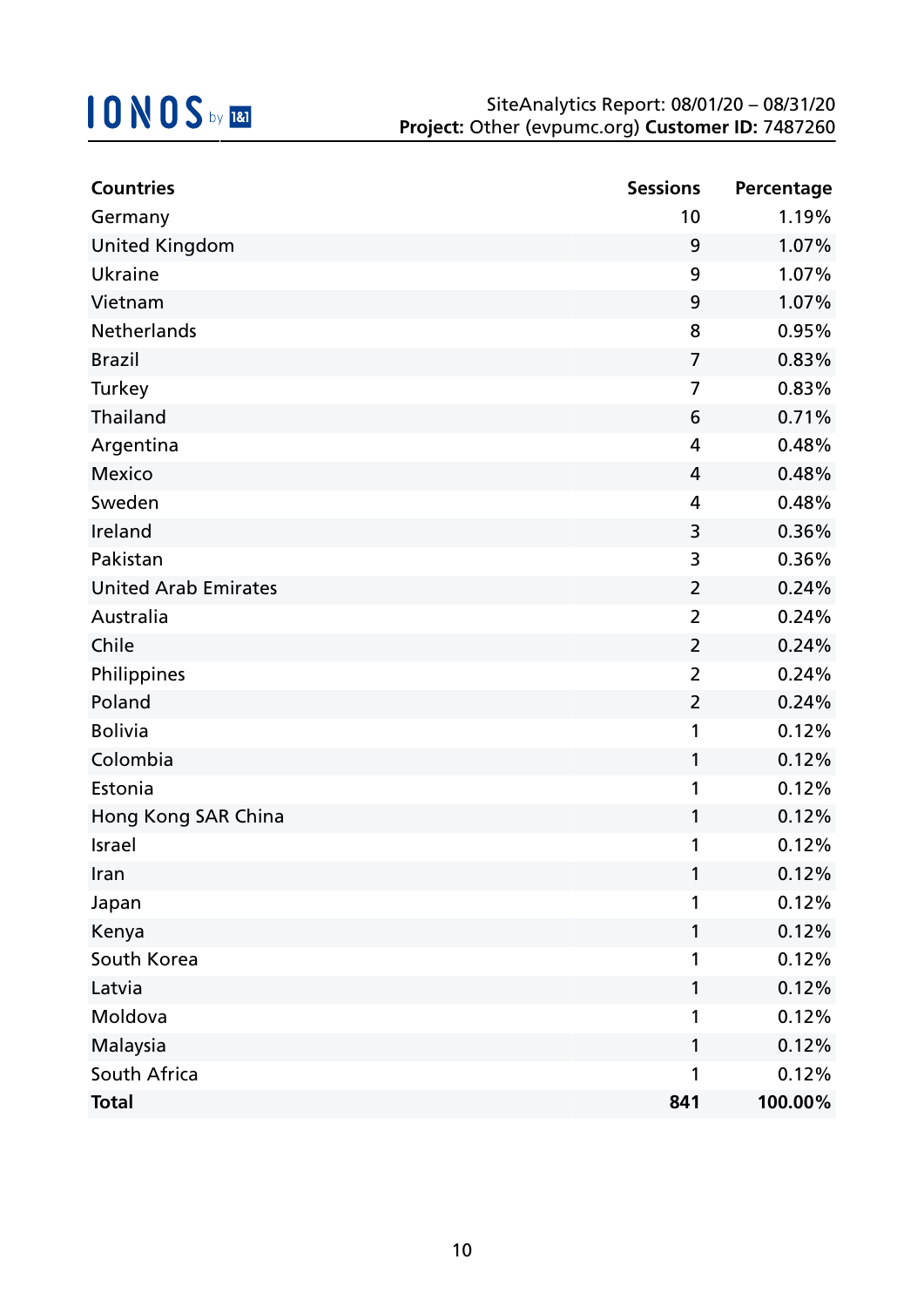### **Continents**

| <b>Continents</b>    | <b>Sessions</b> | Percentage |
|----------------------|-----------------|------------|
| <b>North America</b> | 377             | 44.83%     |
| Asia                 | 192             | 22.83%     |
| Africa               | 155             | 18.43%     |
| Europe               | 100             | 11.89%     |
| South America        | 15              | 1.78%      |
| Oceania              | $\overline{2}$  | 0.24%      |
| <b>Total</b>         | 841             | 100.00%    |

## **Information about the evaluations**

### Visitors

This evaluation shows how many visitors accessed your website. Visitors are uniquely identified on the basis of the IP address and the browser ID. If a visitor goes to your website more than once a day, only one visitor is counted.

### Sessions

This evaluation shows the number of sessions. A session starts when a visitor accesses your website and ends when he or she leaves it. A session ends automatically after 30 minutes without activity. If a visitor goes to your website more than once a day, multiple sessions are counted.

### Search Engine Robots

This evaluation shows which search engine robots have accessed the pages of your website. Search engine robots automatically search the content of websites in order to keep search engine entries up to date.

### Most Frequently Visited Pages

This evaluation shows which pages of your website were visited most often.

#### Keywords

This evaluations shows the keywords with which your website was most commonly found in search engines.

### Referring Pages

This evaluation shows the websites from which visitors were transferred to your website.